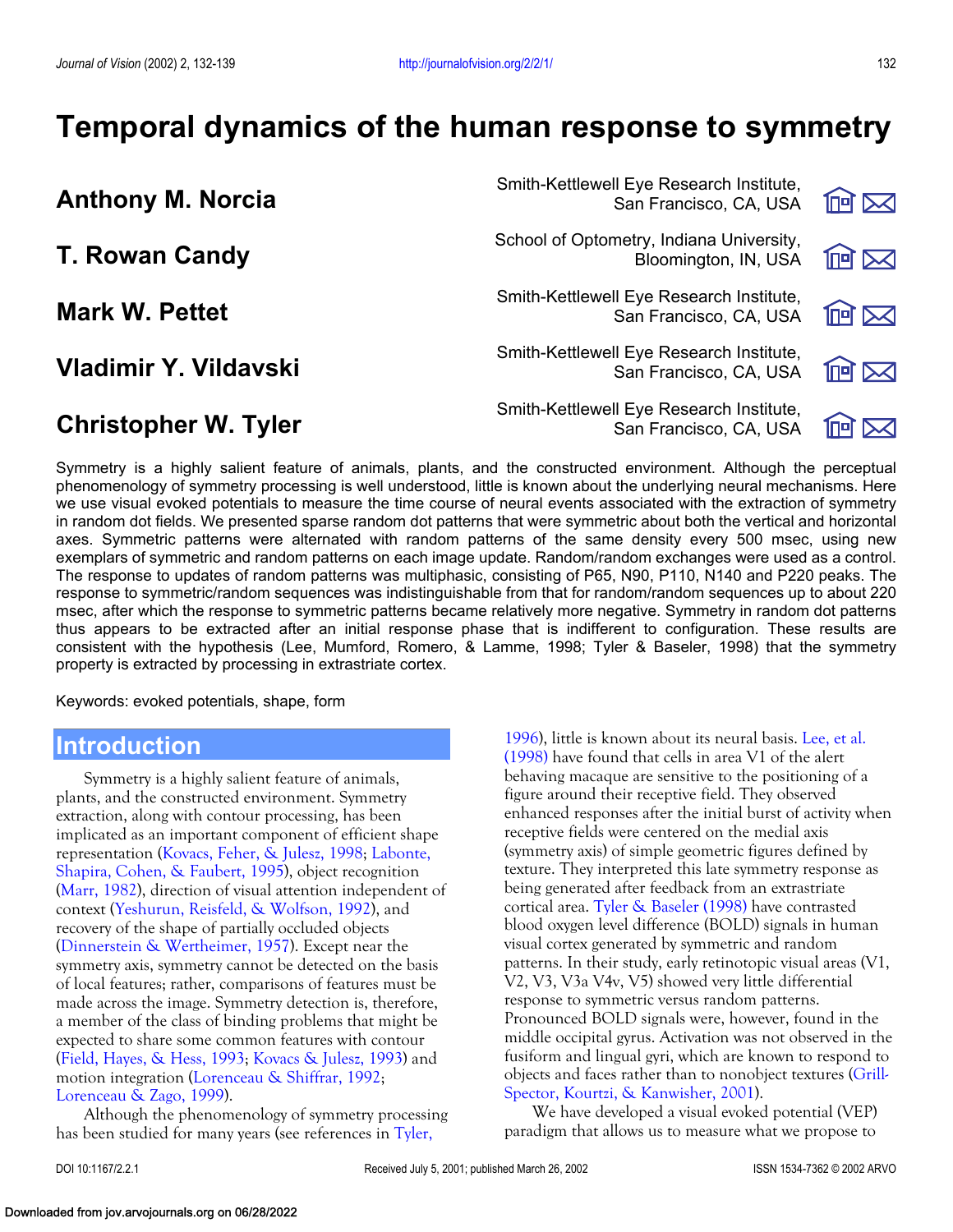Norcia, Candy, Pettet, Vildavski, & Tyler 133

be a symmetry-related response component. Responses are measured to transitions between random dot fields with imposed two-fold symmetry and purely random fields. We found that the evoked response to these patterns is indistinguishable up to 130 to 220 msec, after which responses to symmetric/random sequences deviate from control responses to random/random transitions.

# **Methods**

#### **Observers**

Seven visually normal adult observers, (3 males, 4 females, aged 19 to 48 years) participated. Each observer had 6/6 or better acuity in each eye, normal stereopsis on the Frisby free space stereo–test and was fully refracted for the viewing distance. The research followed the tenets of the World Medical Association Declaration of Helsinki and informed consent was obtained from the subjects after explanation of the nature and possible consequences of the study. The research was approved by the institutional human experimentation committee.

#### **Stimuli**

Random dot fields (12 by 12 deg) were comprised of bright dots (3 arcmin, 200 cd/m<sup>2</sup>) presented on a dark background (5  $cd/m^2$ ) at 15% dot density. These fields were calculated online and drawn to video memory during vertical refresh. Symmetry was introduced into the patterns by reflecting the upper left quadrant of the pattern about the vertical axis and then reflecting the top pattern about the horizontal axis, thus creating two-fold symmetry about the horizontal and vertical axes (see Figure 1 for an illustration). New patterns, either symmetric or random, were presented every 500 msec, with the pattern remaining continuously visible for 500 msec between image updates. By redrawing the patterns on every transition, we avoided the possibility that the response is determined by a particular feature of any individual pattern. In a typical experiment, the observer was presented with 60 to100 different exemplars of symmetric patterns and a comparable number of random patterns.

# Symmetric Pattern Random Pattern





Figure 1. Example frames of random dot patterns used to elicit symmetry-related visual evoked potential responses (not to scale). Random and symmetric patterns were exchanged every 500 msec, with new exemplars of each pattern type being supplied at each update. Symmetric dot patterns were created first by randomly drawing bright dots in the upper left quadrant of the display. These dots were then replotted, after mirror reflection, in the upper right quadrant of the display, and, finally, the upper half of the display was replotted, after mirror reflection, in the bottom half of the display. The display thus has two-fold symmetry about the vertical and horizontal axes. Random fields were generated by drawing the same total number of random dots over the whole display.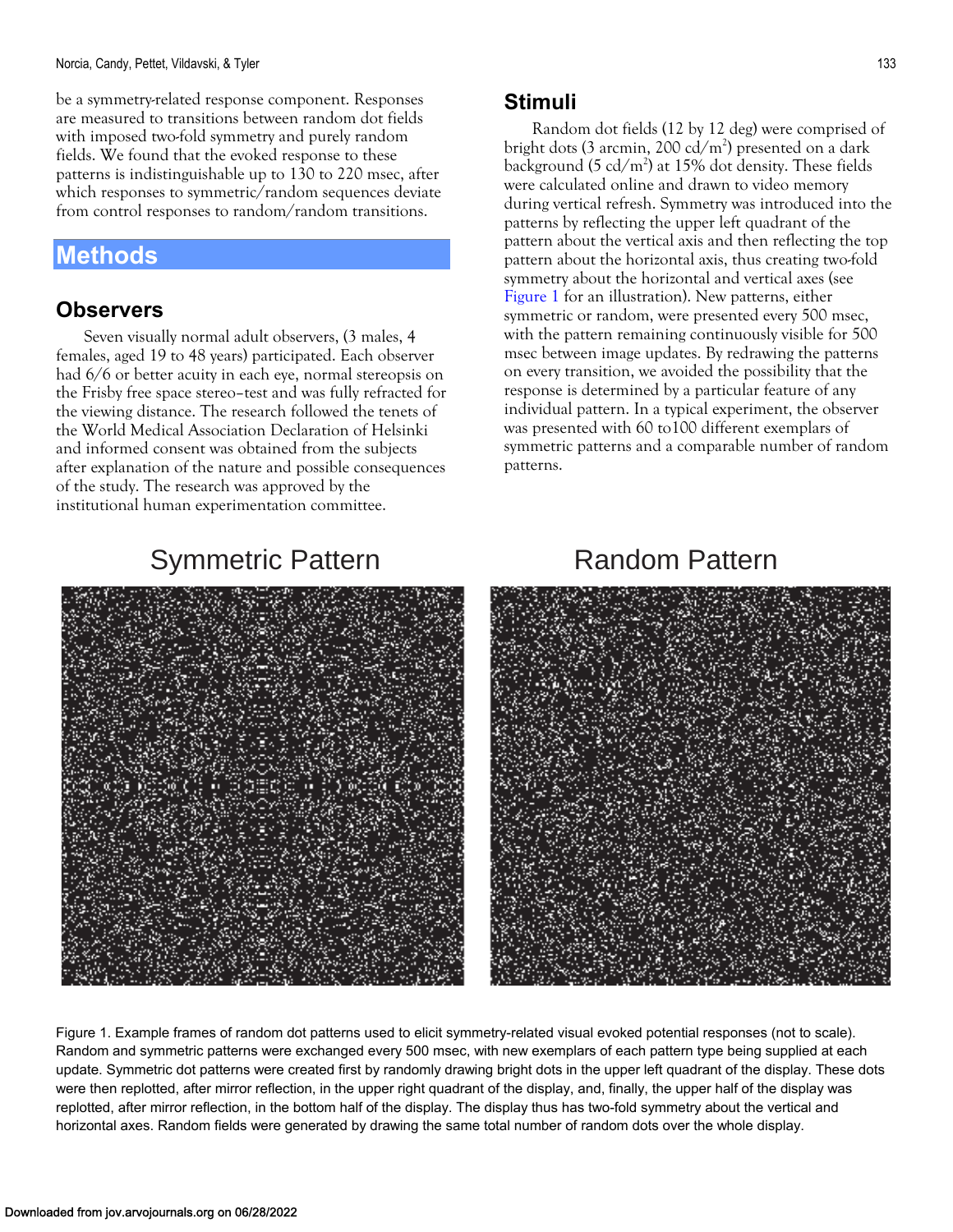#### <span id="page-2-0"></span>**VEP recording and analysis**

from  $O_1$ ,  $O_z$ , and  $O_2$ , each referenced to  $C_z$ . The skin was prepared with Omni-Prep, and 10-20 conductive cream (D.O. Weaver) was applied. Electrode impedances were between 3 and 10 kilo-ohms. The electroencephalogram was amplified 50,000 times with Grass Model 12 amplifiers and digitized to 16 bits accuracy at a sampling rate of 434 Hz. Analog filter settings were 0.3 to 100 Hz, measured at –6 dB points.

We calculated time averages of the response triggered on every other update of the dot patterns (1 sec epochs, corresponding to the period of one symmetric-, one random-pattern pairing). Spectral analyses were also performed via a Discrete Fourier transform of time averages summed over a 2-sec epoch, resulting in a spectrum resolution of 0.5 Hz. Trials lasting 10 sec were presented in blocks of 3 to 5 trials of the same stimulus condition, randomized over symmetric/random and random/random pairing in the main experiment. A total of 10 trials were collected in each stimulus condition. The observers were instructed to fixate the center of the display and to withhold eye blinks during the trial. The observers initiated trials with a button and could interrupt the trials or abort them as needed to retain blink-free fixation.

# **Results**

#### **Time Domain Analysis**

Time-averaged responses to a random-random sequence for one observer  $(O_z$  versus  $C_z$ ) are shown in [Figure 2.](#page-2-0) The main response consisted of a biphasic potential with an initial positive peak at 100 msec followed by a negative peak at 145 msec. There are two responses per epoch, and these responses are nearly identical (Red trace). Time-averaged responses to a symmetric-random sequence for the same observer are shown in [Figure 2](#page-2-0), Blue trace. The initial transition is from random to symmetric (symmetry onset), and the second transition at 500 msec is from symmetric to random patterns (symmetry offset). The initial activation with symmetric/random sequences is the same shape as that for random/random updates (compare Red and Blue traces in [Figure 2\)](#page-2-0). However, the response to symmetric/random sequences becomes more negative starting at 200 msec after a random-to-symmetric transition and more positive starting at 165 msec after transitions from symmetric to random patterns.



Figure 2. Time-averaged responses from a single observer recorded at  $O<sub>z</sub>$ . Red trace indicates the response to random/random image updates. Each image update lasted 500 msec (double lines indicate transition times). Blue trace indicates the response to symmetric/random sequences. The first half of the record shows the response to a transition from random to symmetric patterns and the second half (after 500 msec) indicates the response to transitions from symmetric to random patterns. The initial positive and negative peaks are independent of the type of transition. After 200 msec from the transition from random to symmetric patterns, the response is more negative relative to that measured after the transition between random patterns. Conversely, after about 165 msec after the transition from symmetry, the response is more positive than that recorded after random/random pattern updates.

[Figure 3](#page-3-0) shows grand average waveform data from all 7 observers plotted as a function of recording channel for random/random sequences (Red) and symmetric/random sequences (Blue). The response comprises an initial positive peak at 65 msec, followed by a negative peak at 90 msec, a positive peak at 110 msec, and then a second negative peak at 140 msec. Activity across this complex is very similar after any of the different image update types (random to random, symmetric to random, random to symmetric).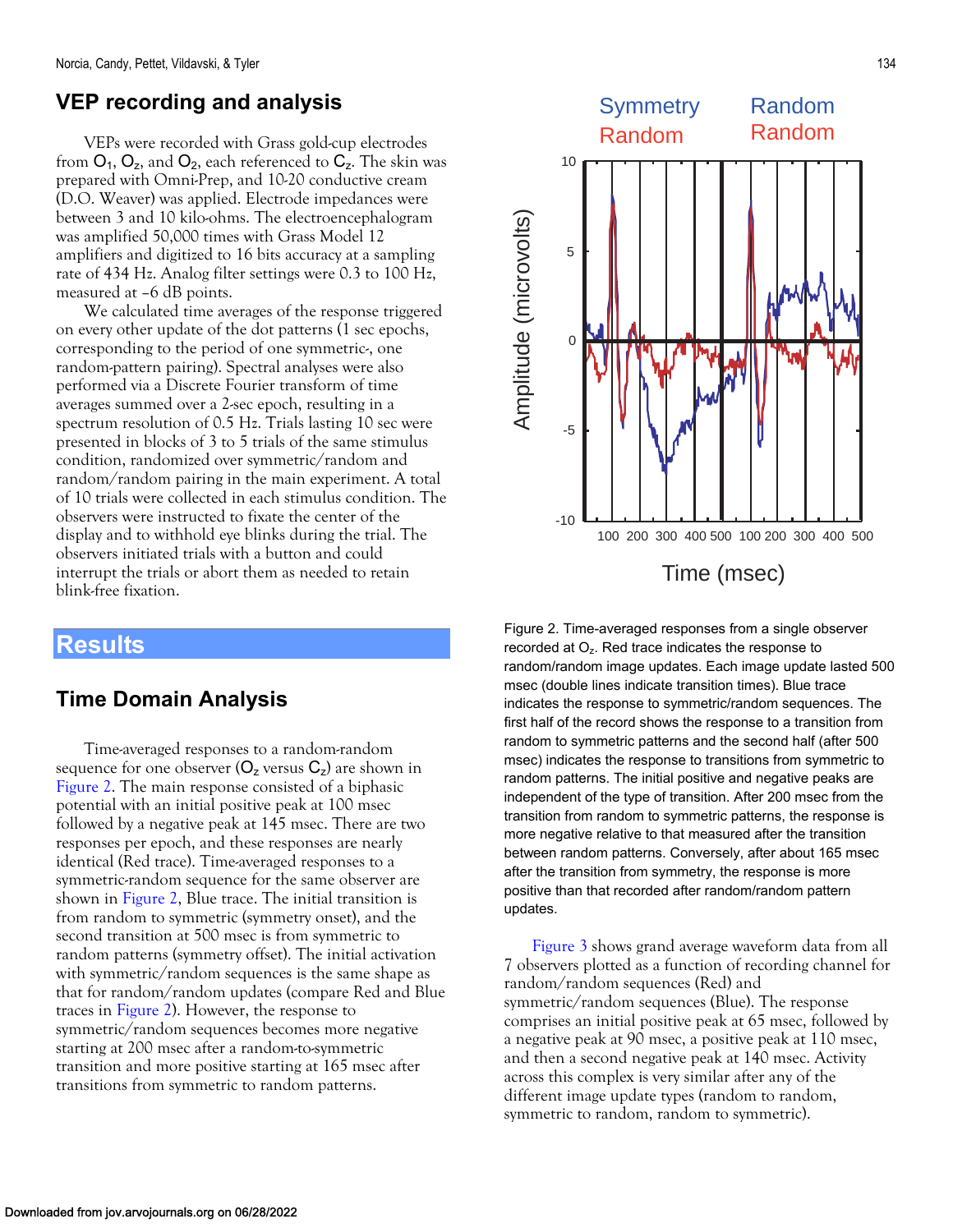<span id="page-3-0"></span>

Figure 3. Grand average spectra ( $n = 7$ ; top left panels) and time averages (top right panels) as a function of recording site. Red indicates the response to random/random image updates, and Blue indicates the response to symmetric/random sequences. Top row:  $O_2$ ; middle row:  $O_2$ ; bottom row:  $O_1$ . The response spectrum for the random/random updates is composed solely of even harmonics of the 1-Hz stimulus frequency. In contrast, the response to symmetric/random sequences contains low frequency odd-harmonic components. Top right panel. The first half of the record shows the response to the transition from random to symmetric patterns and the second half (after 500 msec) indicates the response to transitions from symmetric to random patterns. The responses to the same periods during random/random stimulation (Red) are superimposed. The initial positive and negative peaks are independent of the type of transition. Bottom panel. Difference potentials (symmetry/random minus random/random). After 220 msec from the transition from random to symmetric patterns, the response is more negative relative to that measured after the transition between random patterns. Conversely, after about 130 msec after the transition from symmetry, the response is more positive than that recorded after random/random pattern updates.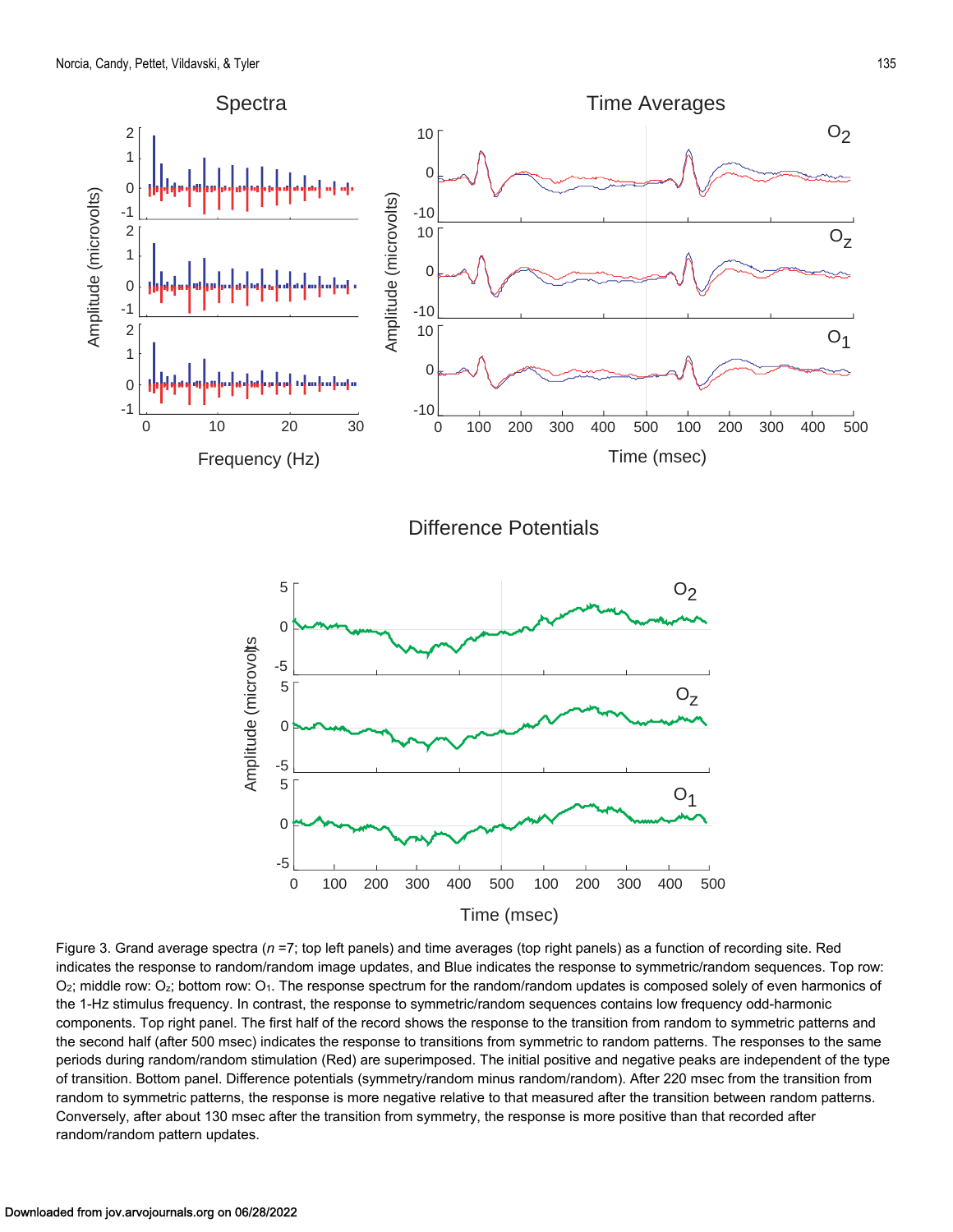The response to the random/symmetric transition first diverges from the random/random sequence response at 220 msec. At this point, the response to the symmetric pattern shows a sustained relative negativity. Conversely, the response to the transition from symmetric to random patterns shows a relatively positive, sustained deviation from the random/random sequence about 130 msec after the initial transient response to the second image update in each sequence. Responses to symmetric/symmetric sequences were measured in three observers (data not shown). These responses contained no odd –harmonics and were very similar to those evoked by random/random sequences. The details of the initial activation differed substantially across observers. However, in each observer, the initial activation is essentially the same in all stimulus conditions.

#### **Spectral Analysis**

In each observer, the response spectrum for random/random updates was composed of even harmonics of the 1-sec base period, whereas the spectrum obtained from symmetric/random sequences contained odd harmonics as well as even harmonics. The even harmonic structure corresponds to aspects of the waveforms that are identical for symmetry onset and offset, and hence are blind to the presence of symmetry. The odd harmonic components aggregate all aspects of the response that differentiates between the appearance and disappearance of symmetry, and, therefore, represent the identifiable symmetry response. The random/random response spectrum [\(Figure 3,](#page-3-0) lower plot in Red) comprises a series of even harmonic components extending to approximately 30 Hz. The spectrum has a band-pass characteristic, peaking in the 8 to –20-Hz region, consistent with the multiphasic, time-averaged response. The spectrum of the response to symmetric/random patterns contains prominent, low-frequency, odd harmonic components ([Figure 3](#page-3-0), upper plot in Blue), with the even harmonic components being quite similar to those of the random/random response, especially at middle and higher frequencies. All 7 of the observers produced robust odd harmonic responses to symmetry/random sequences that were absent in the response to random/random sequences. The average amplitude of the first harmonic in the symmetry/random condition was  $1.73 + 0.17$  microvolts, but it was only 0.24 + 0.07 microvolts in the random/random condition (*p* < 0.0001; paired *t* test). In contrast, the amplitudes at the second harmonic did not differ (1.68 + 0.65 and 1.39 + 0.64 microvolts;  $p = 0.76$  for the symmetry random versus random/random cases. Amplitudes at the 8th harmonic, which are representative of the higher even harmonics, also did not differ in the two conditions (1.19) + 0.41 and 1.11 + 0.39 microvolts; *p* = 0.89).

#### **Discussion**

VEP selectivity for the appearance of symmetry in random dot fields first emerges at about 220 msec after an image update. The transition to randomness from symmetry is detected sooner—by about 130 msec after the transition occurs. The asymmetry in response timing for the transition from disordered to order versus the return to the disordered state is reminiscent of similar timing asymmetry that has been observed psychophysically with random dot stereograms and correlograms (Julesz & Tyler, 1976[; Tyler & Julesz, 1976\)](#page-7-0). In the VEP, both types of selective activity are relatively sustained, lasting almost to the point of the next image update. These results are the first to indicate the absolute timing of symmetry processing in the human visual system. Previous psychophysical studies of the dynamics of symmetry processing have measured the minimum exposure duration needed to extract symmetry. Symmetry in static random dot fields can be extracted with as little as 40 msec of exposure ([Tyler, Hardage, & Miller, 1995\).](#page-7-0) Exactly when, in absolute terms, this minimal packet of information is processed cannot be determined psychophysically from exposure duration measurements. On the basis of an analysis of the form of the duration psychometric function, [Tyler et al., \(1995\)](#page-7-0) concluded that symmetry information was being fully integrated over more than a second. This is consistent with the sustained nature of the configural (predominately odd harmonic) part of the symmetry-evoked response. Our results thus suggest that information about symmetry is extracted relatively late and in a sustained fashion after an early transient stage of form processing, which begins at about 50 msec and extends to 130 to 220 msec, and is insensitive to symmetry.

# **Relationship to Previous VEP Studies**

The present results are broadly similar to previous work on texture-based evoked responses. Victor and coworkers [\(Victor, 1985](#page-7-0); [Victor & Zemon, 1985,](#page-7-0) [Victor](#page-7-0)  [& Conte, 1991\)](#page-7-0) have measured VEP responses generated by iso-dipole texture pairs. Each member (odd/even) of the texture pair has identical first, second, and third-order element statistics, yet they yield readily distinguishable spatial structures. Iso-dipole textures also share the same first- through third-order statistics with a random checkerboard. The evoked response to an exchange between two differently structured iso-dipole textures is identical to that evoked by random/random exchanges during an initial period up to the initial positive response near 115 msec [\(Victor & Conte, 1991](#page-7-0); Figure 4). Similarly, responses to the transition between even and odd exemplars are the same as those from odd to even, up to the first positive peak, diverging shortly thereafter [\(Victor & Zemon, 1985](#page-7-0); Figure 2). However, the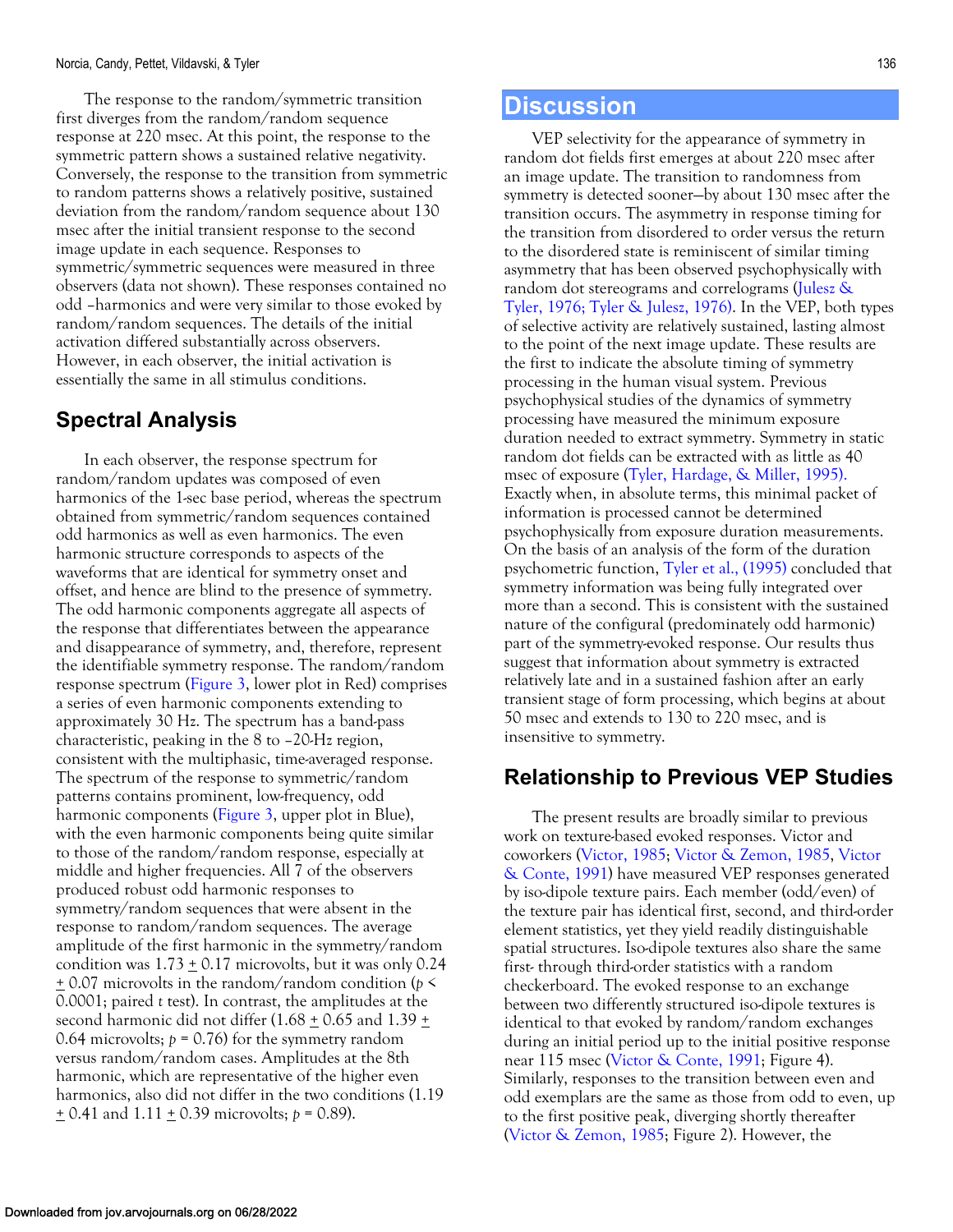divergence point for iso-dipole textures was about 100 msec earlier than we have observed for symmetric dot patterns, suggesting that higher-order texture is processed at an earlier stage than symmetry. Victor and coworkers also noted that the transition between iso-dipole textures elicited significant odd-harmonic activity and, in fact, most of the quantitative analyses of the iso-dipole texture response have been done in the frequency domain. [Purpura, Victor, & Katz \(1994\)](#page-7-0) found responses to isodipole textures in macaque area V1 single-units and localfield potentials.

More recently, several studies [\(Bach & Meigen, 1992](#page-6-0); [Lamme, van Dijk, & Spekreijse, 1992](#page-6-0), [1993;](#page-6-0) [Meigen &](#page-7-0)  [Bach, 1993](#page-7-0); [Bach & Meigen, 1997](#page-6-0); Caputo & Casco, 1999; Caputo, Romani, Callieco, Gaspari, & Cosi, 1999; [Romani, Caputo, Callieco, Schintone, & Cosi, 1999](#page-7-0)) have examined evoked responses to texture-defined forms. In these studies, a global form is defined on the basis of a gradient in the orientation of small line segments. In each case, there is an initial response that is independent of configuration, followed by a mid-latency response (c.a., 100-200 msec) that is sensitive to the textural configuration. The response to the appearance of the texture-defined form is more negative at mid latencies relative to the response to the disappearance of the form [\(Caputo & Casco, 1999](#page-6-0)). We observe a more negative mid-latency response to the appearance of symmetry relative to that measured after the disappearance of symmetry. As in the case of iso-dipole textures, texturedefined form responses appear to begin sooner than the response to symmetry. Within observer comparisons across the different tasks with detailed topographic mapping would be useful in more precisely defining the relative timing and sources of texture-related versus symmetry-related activity.

# **Relationship Between Symmetry VEPs and Texture VEPs**

At this point it is not possible to state conclusively that the responses we observe are specific to symmetry per se rather than the appearance of perceptually salient global structures. One could argue that symmetry is simply another way of defining a global form and that it is thus not surprising that the symmetry-evoked VEP is similar in a number of respects to the VEP elicited by texture-defined forms. At a more abstract level, perhaps all that is necessary is for the images to differ in specific higher-order statistics (c.f., [Victor & Conte, 1991\)](#page-7-0). All globally defined stimuli have statistical regularities, as do iso-dipole textures, but the latter do not yield global forms in the sense that the stimuli used in the texture segmentation VEP do.

On the other hand, all stimuli used in the texture segmentation VEP studies reviewed above are highly symmetric, and, perhaps, symmetry-specific processing mechanisms were contributing to the notional texture-

segmentation response. In the case of iso-dipole textures in which there are no figure-ground relationships, [Victor](#page-7-0)  [& Conte \(1991\)](#page-7-0) have discounted symmetry as the sole determinant of the strength of the iso-dipole texture response— iso-dipole response magnitudes were not strictly correlated with the degree of symmetry in the local recursion rule used to generate the textures. However, global symmetry played no role, because iso-dipole patterns do not display global symmetries.

It appears that aspects of statistical regularity ([Victor,](#page-7-0)  [1985](#page-7-0)) as well as higher level form properties. such as figure-ground relationships [\(Caputo et al., 1999](#page-6-0)) and symmetry, may each play a role in generating the midlatency activity observed across studies.

### **Neural Substrate of the Response to Symmetric Random Dots**

The most direct evidence regarding the source of our symmetry-related responses comes from functional magnetic imaging (fMRI) conducted with similar stimuli [\(Tyler & Baseler, 1998](#page-7-0)). As noted in the "Introduction," symmetry-related activation was most prominent outside of the early retinotopic visual areas. These results, combined with the relatively late emergence of selectivity for symmetry we have seen in the VEP, suggest that symmetry in random dot fields may first be extracted in nonretinotopic extra-striate visual areas. This interpretation is consistent with the data of [Lee et al.](#page-7-0)  [\(1998](#page-7-0)) regarding the effects of symmetry-axis activation in V1 cells. [Lee et al. \(1998\)](#page-7-0) have proposed that medial-axis sensitivity in V1 cells was not generated directly in V1, but was the result of feedback from higher visual areas. They based this proposal on their observation that the medial axis response emerged at 60 to 80 msec, after an initial configuration independent transient response to stimulus onset that began at about 20 msec after stimulus onset.

Orientation-defined forms similar to those used in VEP studies have been reported to not evoke significant differential activation in areas V1 and V2 in human [\(Kastner, De Weerd, & Ungerlieder, 2000](#page-6-0)). Rather, BOLD activation is strongest in areas V4, TEO, and less reliably in area V3A. Texture-defined forms thus appear to activate a different subset of extra-striate visual areas, compared to those activated by symmetric random dot fields (middle occipital gyrus but not V4 ([Tyler & Baseler,](#page-7-0)  [1998](#page-7-0)). Iso-dipole textures elicit BOLD activation in human most consistently in the anterior fusiform gyrus, but also in striate, middle occipital, lingual, and posterior temporal regions ([Beason-Held et al., 1998](#page-6-0)a; see also [Beason-Held et al., 1998b](#page-6-0) for similar positron emission tomography data). Iso-dipole textures thus appear to activate some of the areas activated by symmetric random dot fields, but it is notable that they also activate striate cortex. The human imaging results of [Kastner et al.](#page-6-0)  [\(2000\)](#page-6-0) on texture-defined form contrast with the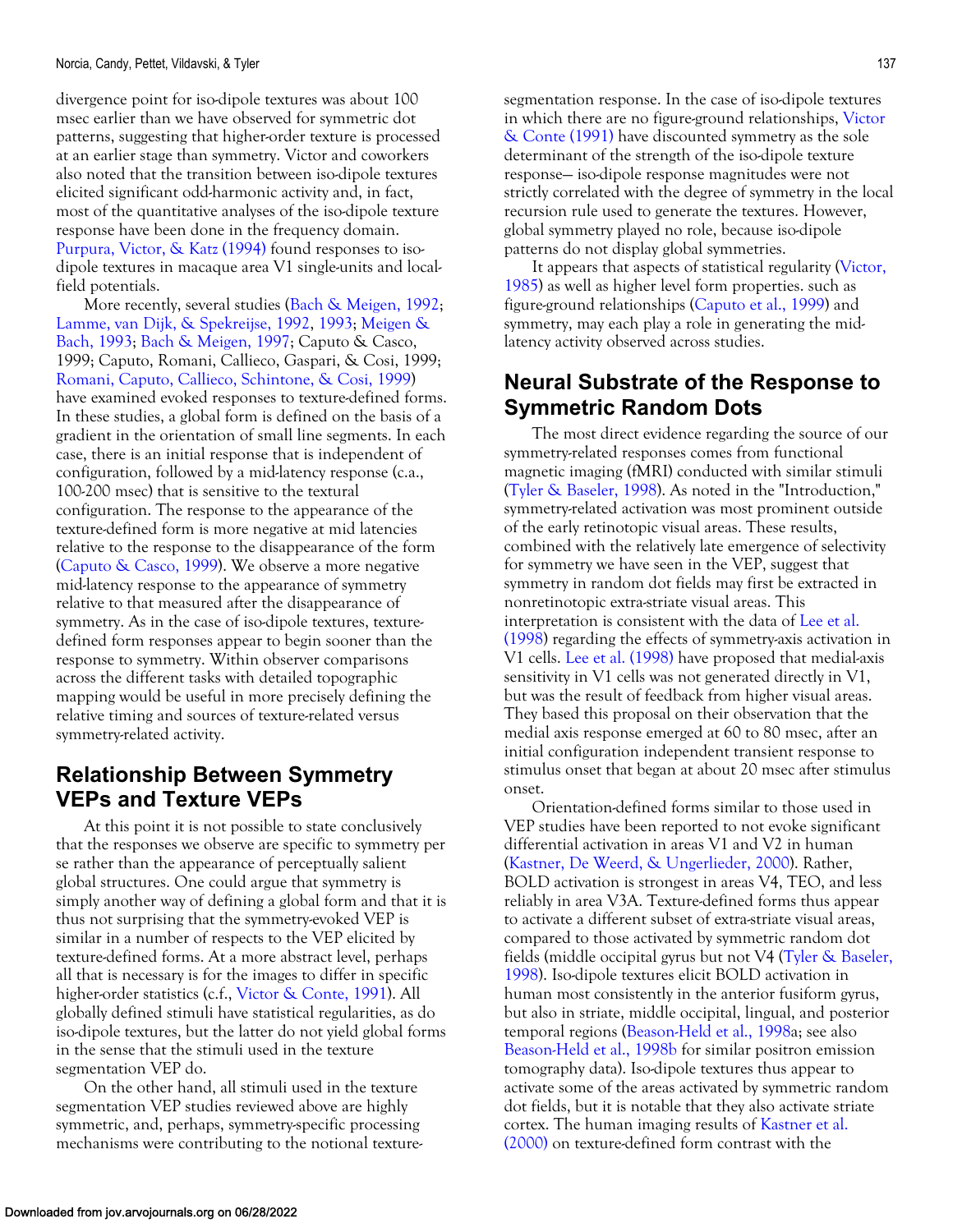<span id="page-6-0"></span>electrophysiological results of [Lamme, 1995](#page-6-0); [Zipser,](#page-7-0)  [Lamme, & Schiller, 1996](#page-7-0); and [Lee et al., \(1998\)](#page-7-0) who have found sensitivity to texture-defined forms in area V1 using local field potentials and single-unit activity as response measures in alert, behaving macaques. It is thus possible that current fMRI methods are not as sensitive as invasive electrophysiological measures. The patterns of cortical activation evoked by the different classes of stimuli suggest that some areas may be specific to one stimulus class, while others may be jointly activated. A general finding across higher-order pattern stimuli is that extra-striate cortical mechanisms are most strongly activated.

# **Acknowledgments**

This work was supported by EY06579 (A.M.N.) and EY07890 (C.W.T.) from the National Eye Institute of the National Institutes of Health. Commercial Relationships: None. A preliminary version of this work was presented at the 4<sup>th</sup> Annual Vision Research Conference, April 28-29, 2000, Ft. Lauderdale, FL.

#### **References**

- Bach, M., & Meigen, T. (1992). Electrophysiological correlates of texture segregation in the human visual evoked potential. *Vision Research*, *32*, 417-424. [\[PubMed](http://www.ncbi.nlm.nih.gov:80/entrez/query.fcgi?cmd=Retrieve&db=PubMed&list_uids=1604828&dopt=Abstract)]
- *Research*, *38*, 2323-2333. [[PubMed\]](http://www.ncbi.nlm.nih.gov:80/entrez/query.fcgi?cmd=Retrieve&db=PubMed&list_uids=9798002&dopt=Abstract) Bach, M., & Meigen, T. (1997). Similar electrophysiological correlates of texture segregation induced by luminance, orientation, motion and stereo*. Vision Research*, *11*, 1409-1414. [[PubMed\]](http://www.ncbi.nlm.nih.gov:80/entrez/query.fcgi?cmd=Retrieve&db=PubMed&list_uids=9205704&dopt=Abstract).
- [\[PubMed](http://www.ncbi.nlm.nih.gov:80/entrez/query.fcgi?cmd=Retrieve&db=PubMed&list_uids=8356044&dopt=Abstract)] Beason-Held, L. L., Purpura, K. P., Krasuski, J. S., Maisog, J. M., Daly, E. M., Mangot, D. J., Desmond, R. E., Optican, L. M., Schapiro, M. B., & VanMeter, J. W. (1998a). Cortical regions involved in visual texture perception: A fMRI study. *Cognitive Brain Research*, *7*, 111-118 [\[PubMed](http://www.ncbi.nlm.nih.gov:80/entrez/query.fcgi?cmd=Retrieve&db=PubMed&list_uids=9774714&dopt=Abstract)].
- Beason-Held, L. L., Purpura, K. P., Van Meter, J. W., Azari, N. P., Mangot, D. J., Optican, L. M., Mentis, M. J., Alexander, G. E., Grady, C. L., Horwitz, B., Rapoport, S. I., & Schapiro, M. B. (1998b). PET reveals occipitotemporal pathway activation during elementary form perception in humans. *Visual Neuroscience*, *15*, 503-510. [[PubMed](http://www.ncbi.nlm.nih.gov:80/entrez/query.fcgi?cmd=Retrieve&db=PubMed&list_uids=9685203&dopt=Abstract)]
- Caputo, G., & Casco, C. (1999). A visual evoked potential correlate of global figure-ground segmentation. *Vision Research*, *39*, 1597-1610. [\[PubMed](http://www.ncbi.nlm.nih.gov:80/entrez/query.fcgi?cmd=Retrieve&db=PubMed&list_uids=10343854&dopt=Abstract)]
- Caputo, G., Romani, A., Callieco, R., Gaspari, D., & Cosi, V. (1999). Amodal completion in texture visual evoked potentials. *Vision Research*, *39*, 31-38. [\[PubMed](http://www.ncbi.nlm.nih.gov:80/entrez/query.fcgi?cmd=Retrieve&db=PubMed&list_uids=10211393&dopt=Abstract)]
- Dinnerstein, D., & Wertheimer, M. (1957). Some determinants of phenomenal overlapping*. American Journal of Psychology*, *70*, 21-37.
- Field, D. J., Hayes, A., & Hess, R. F. (1993). Contour integration by the human visual system: Evidence for a local "association field." *Vision Research*, *33*, 173- 193. [\[PubMed](http://www.ncbi.nlm.nih.gov:80/entrez/query.fcgi?cmd=Retrieve&db=PubMed&list_uids=8447091&dopt=Abstract)]
- Grill-Spector, K, Kourtzi Z, & Kanwisher N. (2001). The lateral occipital complex and its role in object recognition. *Vision Research*, *4*, 1409-1422. [[PubMed](http://www.ncbi.nlm.nih.gov:80/entrez/query.fcgi?cmd=Retrieve&db=PubMed&list_uids=11322983&dopt=Abstract)]
- Julesz, B., & Tyler,C. W. (1976). Neurontropy, an entropy-like measure of neural correlation, in binocular fusion and rivalry. *Biological Cybernetics*, *23*, 25-32. [[PubMed\]](http://www.ncbi.nlm.nih.gov:80/entrez/query.fcgi?cmd=Retrieve&db=PubMed&list_uids=953084&dopt=Abstract)
- Kastner, S., De Weerd, P, & Ungerleider, L. (2000). Texture segregation in the human visual cortex: A functional MRI study. *Journal of Neurophysiology*, *83*, 2453-2457. [\[PubMed\]](http://www.ncbi.nlm.nih.gov:80/entrez/query.fcgi?cmd=Retrieve&db=PubMed&list_uids=10758146&dopt=Abstract)
- Kovacs, I., Feher, A., & Julesz B. (1998). Medial-point description of shape: A representation for action coding and its psychophysical correlates*. Vision*
- Kovacs, I., & Julesz, B. (1993). A closed curve is much more than an incomplete one: Effect of closure in figure-ground segmentation. *Proceedings of the National Academy of Sciences U S A*., *90*, 7495-7497.
- Labonte, F., Shapira, Y., Cohen, P., & Faubert, J. (1995). A model for global symmetry detection in dense images. Spatial Vision, *9*, 33-55. [\[PubMed](http://www.ncbi.nlm.nih.gov:80/entrez/query.fcgi?cmd=Retrieve&db=PubMed&list_uids=7626546&dopt=Abstract)]
- Lamme, V. A. (1995). The neurophysiology of figureground segregation in primary visual cortex*. Journal of Neuroscience*, *15*, 1605-1615. [[PubMed](http://www.ncbi.nlm.nih.gov:80/entrez/query.fcgi?cmd=Retrieve&db=PubMed&list_uids=7869121&dopt=Abstract)]
- Lamme, V. A., van Dijk, B. W. & Spekreijse, H. (1992). Texture segregation is processed by primary visual cortex in man and monkey: Evidence from VEP experiments. *Vision Research*, *32*, 797-807. [\[PubMed\]](http://www.ncbi.nlm.nih.gov:80/entrez/query.fcgi?cmd=Retrieve&db=PubMed&list_uids=1604849&dopt=Abstract)
- Lamme, V. A., Van Dijk, B. W. & Spekreijse, H. (1993). Organization of texture segregation processing in primary visual cortex. *Visual Neuroscience*, *10*, 781- 790. [\[PubMed](http://www.ncbi.nlm.nih.gov:80/entrez/query.fcgi?cmd=Retrieve&db=PubMed&list_uids=8217932&dopt=Abstract)]